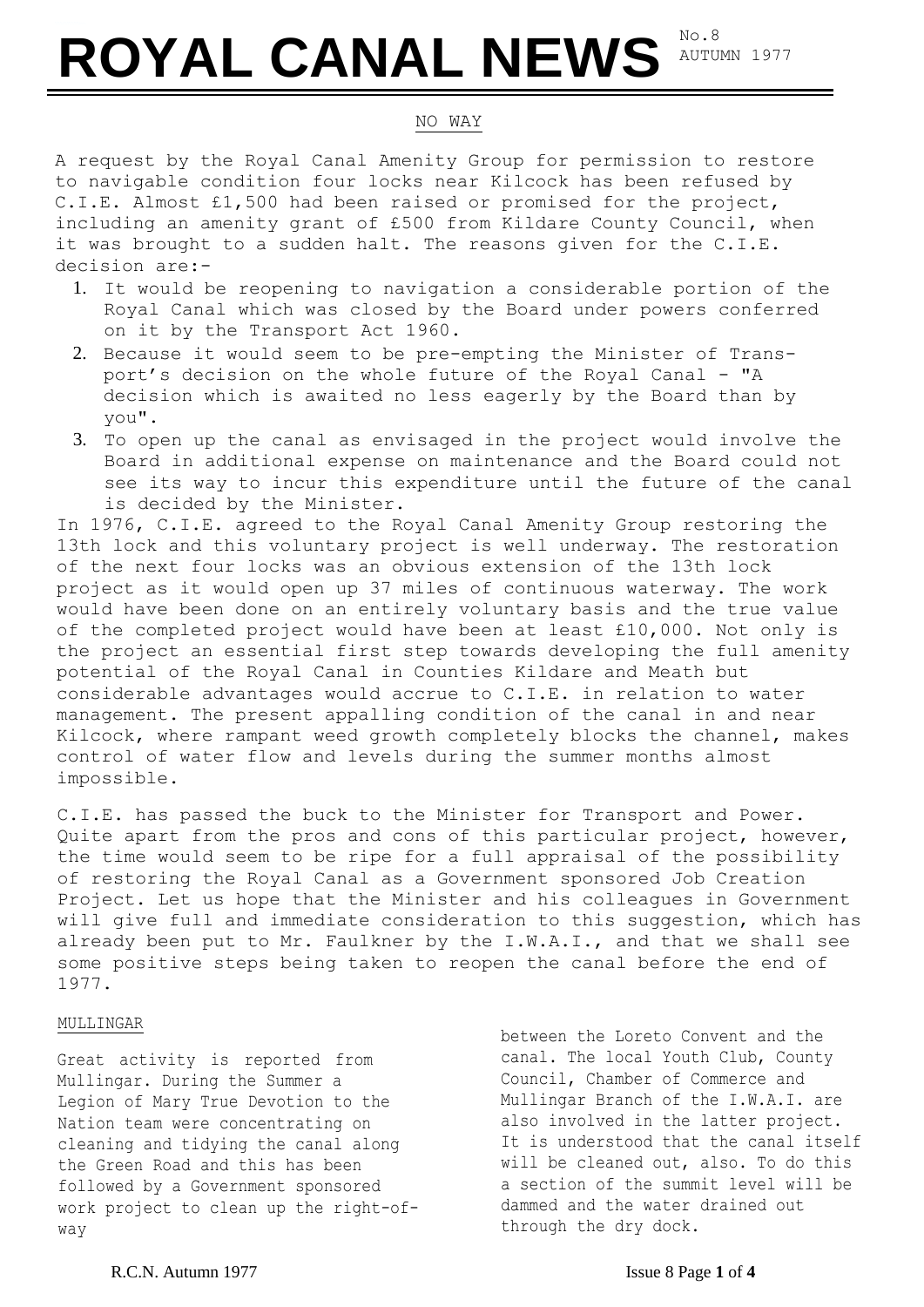#### WESTMEATH WORKCAMP

For three weeks during, August a party of volunteers from Germany, Denmark, England and Ireland (North and South) worked together to halt the decay of the locks in the Coolnahay flight leading down from the summit level towards Ballynacargy - and a major task it was too. Totally neglected for some sixteen years at least, many of the lock chambers more closely resembled rock gardens, sprouting as they did a great var1ety of plants, shrubs and trees. If left undisturbed, it was just a matter of time before the masonry would be completely destroyed but now, thanks to the work of these volunteers, the locks have been rescued from dereliction. This most successful work camp was organised by Voluntary Service International in collaboration with the Royal Canal Amenity Group. Special thanks go to Mr. T. Shanley of the Garage, Ballynacargy, for providing valuable assistance with transport of the work party throughout the three weeks of the camp and also to Mr. J. Cosgrove, The Wagon Wheel} , Ballynacargy, for help with organising some. Grants towards the cost of the work camp were made to V.S.I. by the Council of the I.W.A.I. (£100), the Athlone Branch of the I.W.A.I. (£100) and the Midland Regional Tourism Organisation (£50).

#### DUBLIN

### Royal Canal Water Rats

Congratulations to the Royal Canal Water Rats who received the £100 award for Special Clean-up Projects in Dublin Corporation's Tidy Districts Competition. This small band of volunteers has cleaned up 1¼ miles of waterway and three locks between Cross Guns and Broombridge.

#### Iona Residents Association

Iona Residents Association were also recipients of a £100 award in the Tidy Districts Competition, taking first place in the "Established Areas" category. Although not especially for their work of cleaning-up the Royal Canal. this work must have undoubtedly contributed greatly toward. their gaining the award.

## £120.000 for Clean-up of Dublin's Waterways.

As part of the Government's. Job Creation schemes. Dublin Corporation has received a handsome sum for various clean-up projects. It is understood that the

Community and Environment Department are open to suggestions regarding areas most in need of attention and. therefore Resident. Associations bordering the Royal Canal should submit ideas to the Corporation as soon as possible.

#### Plea to Restore Locks in Dublin

Iona Residents Association are leading the way in a campaign to get C.I.E., the Corporation or somebody to restore the Royal Canal locks from Ashtown eastwards. They realise that until this is done the City section of the canal can never be kept in reasonable condition. Unless maintenance boats, weed cutting boats and dredgers can move freely up and down the waterway it will be. impossible to develop its full amenity and recreational potential and the canal will remain an eyesore for years to come. The canal can never be maintained satisfactorily from the banks, especially in the City where there is very restricted bank access along many stretches.

The Iona Residents Association is getting considerable support from T.D's. and Councillors. They have also written to the Minister for Transport and Power who referred their request to C.I.E. who. in turn, have stated they can do nothing until the future of the canal is decided by the Minister for Transport and Power. An interesting situation but not one that is likely to get anyone very far very fast!

#### KILCOCK

canal in Kilcock.

In June a small team of volunteers from Kilcock Community Council and the Royal Canal Amenity Group spent a very wet Saturday afternoon patching up the breast gates of the 15th lock at The Maws. C.I.E. had previously promised that if the gates were made watertight they would fill the level above, which includes the harbour in Kilcock, and check the banks for leakage. If there was no seepage the level would then be kept full, thus adding immeasurably to the amenity value of the

As it happened, the level was never filled and the canal remains. a disgrace. It appears that it was about this time that tunnelling contractors inadvertently breached the long level near Killucan and it became impossible to obtain sufficient water. This was a great disappointment to all concerned, especially those in Kilcock who had placed seats along the bank in anticipation of the promised water.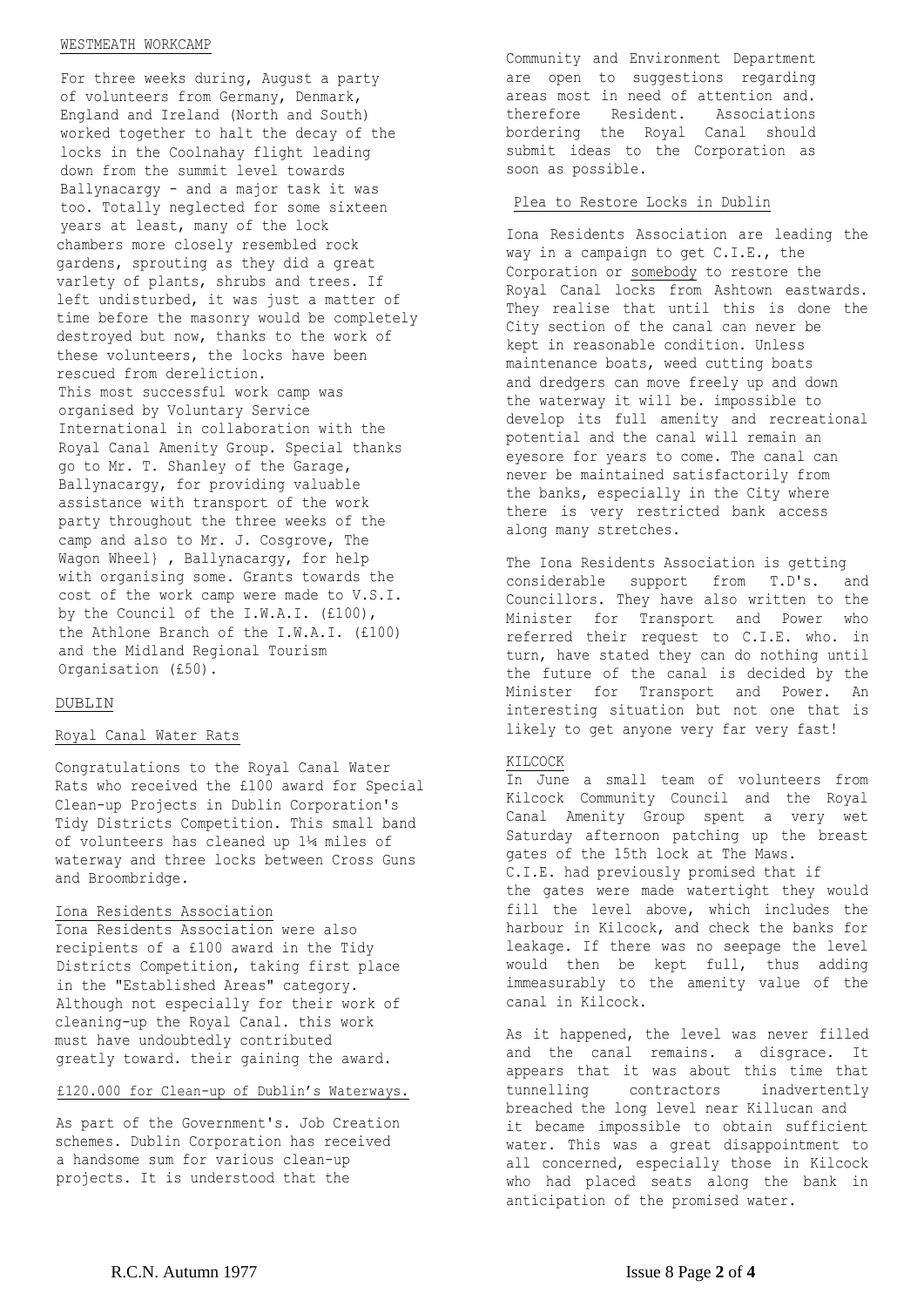# **OPEN ALL THE WAY CANOEING THE ROYAL CANAL IN THE 1950s.**

By D.M.HARTFORD

#### **PART 1MAYNOOTH TO HILL OF DOWN**

If you have seen Douglas Heard's film of the Royal Canal, taken in 1955, you will know that it was then still navigable from Dublin to the Shannon. He made the voyage in the Hark, a converted ship's lifeboat; but what was it like for canoe? I can tell you what it was like, that is provided one went in the month of May before the weed grew thick, for we followed six weeks after Hark considerably lower on the water in a two-seater 17ft canvas canoe. The memory of Hark was still fresh in the mind of lonely canal side cottagers who had not yet got over the excitement of a passing vessel (one woman telling me it was as big as the Mail-Boat) so little was the traffic by that time on the Royal Canal.

The first day we paddled from Blanchardstown and got to Maynooth about 5 p.m., and after tea on the bank against the College wall pushed on again westwards. The rose tipped buckbean flowers still lined the edge of the water, and all the way there were marsh marigolds and, showing further out on the water the first tips of what would later be dense Marestails. We had only two more obstacles before Kilcock, the 14th lock at Jackson's Bridge and the 15th at Chamber's Bridge. At one of them a grandfather and a string of small children helped us carry our canoe and bits of luggage up the bank, across the road, and down to a grassy place to launch again on the far side of the lock. Soon after lock 15 we were glad to see the straight stretch of canal that runs beside the road into Kilcock, where we spent the first night. The next morning the canal wound prettily west of Kilcock and there were plenty of swans, and we soon found that they were frightened of the canoe and quite harmless. Paddling on after a stop at Enfield we were disappointed with the aqueduct over the River Blackwater, for we were too low on the water to see over the edge. and after the stone-flanked entrance there were only tree tops instead of hedges to show we were crossing a valley. Later on it was the same crossing the Boyne aqueduct, but between the two was a sylvan interlude. Just before Moyvalley station we passed into a long bend of beautiful trees; beeches, willows and others dropping pink and cream sepals on the water and giving dappled shade. In this shade we stopped and lay down on the bank and almost immediately a bicycle almost ran over us. We found the towpaths used quite a lot and passed an old man peddling ash-plants, several carts whose horses we alarmed, school children and men going home on bicycles, like the one in whose track we had settled.

A stiffer breeze soon pushed us along the miles after the Boyne aqueduct, and I remember that when the hump of the Hill of Down came in sight we decided we needed more sustenance and landed on a burnt and brambly sort of heath. A perishing wind we had no idea of down on the canal was blowing up there, so that we ate and drank stamping around. After this we did the last half-mile to the house at Hill of Down. There the station ones have their backs to the water on the left and the Po.t Office (which we sought) is set at an angle on the other side with a neat concrete-edged garden. Here we left our canoe for the night.

(To be continued)

#### LACK OF WATER

Every summer, with monotonous regularity, the Royal Canal suffers from lack of water, just at the time when it could be most enjoyed as an amenity. This summer was no exception and it is understood that the cause was a breach close to D'Arcy's bridge, near Killucan, which resulted from tunnelling work in connection with a drainage scheme, (not meant to drain the canal!). Last year the cause was given as drought and the year before it was blamed on bridge works. - are we ever to get full levels of water the whole year round? Even when water is plentiful the management of the water, particularly in the  $10^{th}$ ,  $11^{th}$ , and  $12^{th}$ , levels leave much to be desired. Actual control of water is of course, out of the hands. of either the